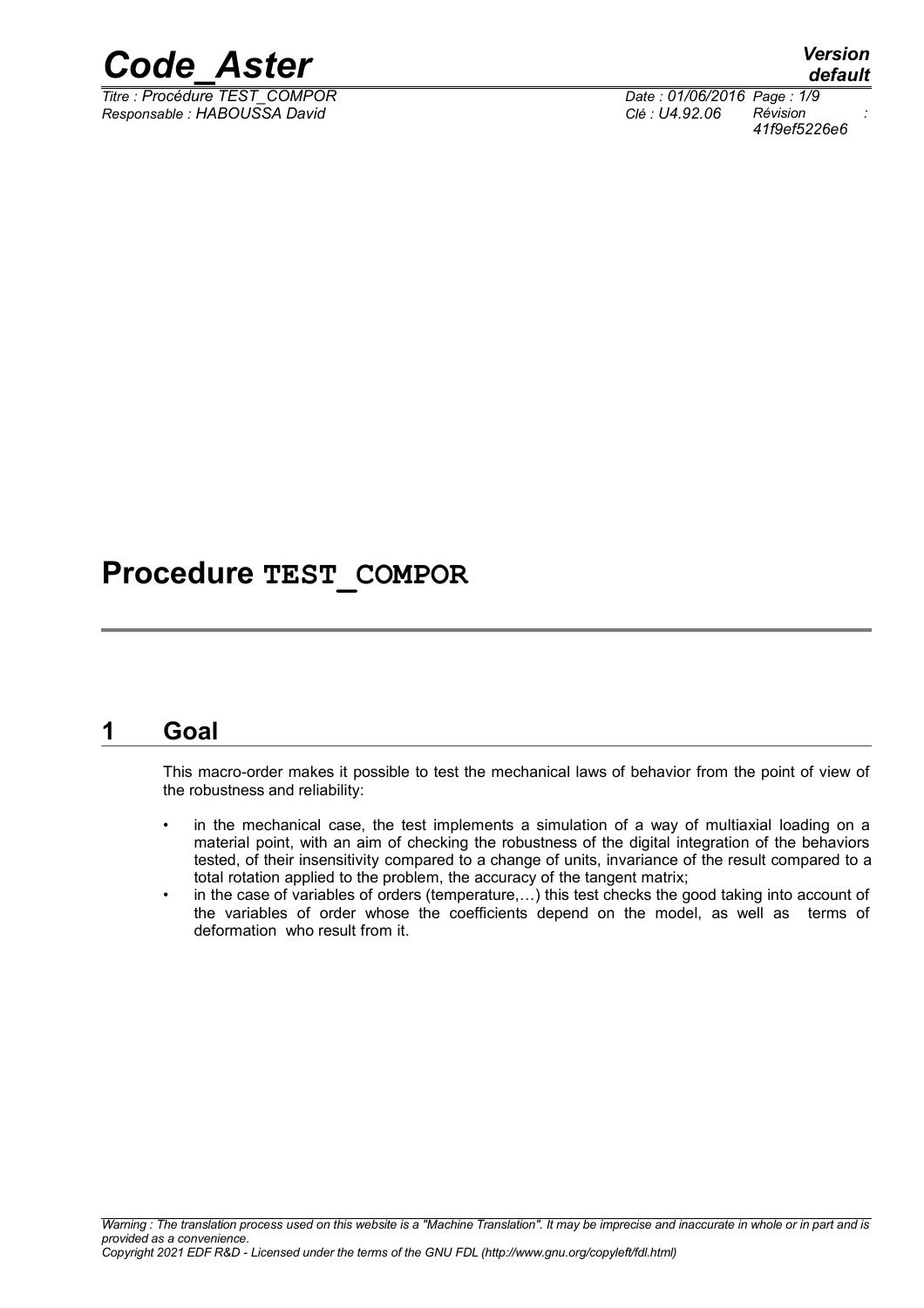*Titre : Procédure TEST\_COMPOR Date : 01/06/2016 Page : 2/9 Responsable : HABOUSSA David Clé : U4.92.06 Révision :*

*41f9ef5226e6*

### **2 Syntax**

| TEST COMPOR ( |                                     |                                                                                     |                    |
|---------------|-------------------------------------|-------------------------------------------------------------------------------------|--------------------|
| ♦             | OPTION = $/$ 'THER',                | / $'$ MECA $'$ ,                                                                    | [DEFECT]           |
| ٠             | BEHAVIOR                            | $=$ F (see the document $[U4.51.11]$ ),                                             |                    |
| ♦             | NEWTON                              | $= F($ to see the document $[U4.51.03]$ ),                                          |                    |
|               | $\Diamond$ CONVERGENCE = $_F$ (     |                                                                                     |                    |
|               |                                     | $/RESI_GLOB_RELA$ = 1.E-6,                                                          | [DEFECT]           |
|               |                                     | $/ RESI_GLOB_MAXI$ = resmax,<br>  RESI_GLOB_RELA = resrel,<br>ITER_GLOB_MAXI = /10, | [R]                |
|               |                                     |                                                                                     | [R]                |
|               |                                     |                                                                                     | [DEFECT]           |
|               |                                     | /maglob,<br>$)$ ,                                                                   | $[1]$              |
|               | if OPTION = $'$ THER'               |                                                                                     |                    |
|               |                                     |                                                                                     |                    |
|               | MATER<br>٠                          | $=$ to subdue,                                                                      | [to]               |
| subdue]       |                                     |                                                                                     |                    |
|               |                                     | LIST MATER $=$ to subdue,                                                           |                    |
| [1 mater]     |                                     |                                                                                     | [function]         |
|               |                                     | $ALPHA$ = $alpha$ ,<br>$\texttt{YOUNG}$ = $\texttt{Young}$ ,                        | [function]         |
|               |                                     |                                                                                     | [R]                |
|               | ٠                                   | TEMP_INIT = temp_init,<br>TEMP_FIN = temp_fin,<br>NB_VARI = nb_vari,                | [R]                |
|               | ٠                                   |                                                                                     | $[1]$              |
|               | $\overline{\mathtt{SUE}}$ PORT<br>♦ | $=$ / $'NOT'$                                                                       | [DEFECT]           |
|               |                                     | / 'ELEMENT'                                                                         |                    |
|               | INST_FIN<br>♦<br>♦                  | $=$ temp fin,<br>$VARI$ TEST = vari_test,                                           | [R]                |
|               | ♦                                   | $D$ SIGM EPSI = d sigm epsi,                                                        | [KN]<br>[function] |
|               | ♦                                   | $C$ PRAG = $c$ prag,                                                                | [function]         |
|               | if $OPTION = 'MECA'$                |                                                                                     |                    |
|               |                                     | LIST MATER $=$ to subdue,                                                           |                    |
|               | $FISH = fish,$                      |                                                                                     | [R]                |
|               | YOUNG<br>٠                          | $=$ Young,                                                                          | [R]                |
|               | ♦<br>♦                              | LIST_NPAS = list_npas,<br>LIST_TOLE = list_tole,                                    | $[1 1]$            |
|               | ♦                                   | PREC ZERO = $prec$ zero,                                                            | $[1 R]$<br>$[1_R]$ |
|               | ♦                                   | $VARI TEST$ = $vari$ test,                                                          | [ KN ]             |
|               | ♦                                   | SUPPORT $=$ / 'NOT'                                                                 | [DEFECT]           |
|               |                                     | / 'ELEMENT'                                                                         |                    |
|               | ♦<br>MODELING = $/3D'$              |                                                                                     | [DEFECT]           |
|               | ♦<br>SOLID MASS                     | $/$ 'C_PLAN'<br>$=$ / 'ANGL REP'                                                    |                    |
|               |                                     | / 'ANGL EULER'                                                                      | [R]<br>[R]         |
|               | ♦                                   | $\angle$ ANGLE = $\angle$ angz,                                                     | [R]                |
|               | ♦                                   | VERI MATR_OPTION = $_F$ (                                                           |                    |
|               |                                     | $\Diamond$ VALE PERT RELA =                                                         | [R]                |
|               | ♦ PRECISION                         | $=$                                                                                 | [R]                |
|               | $\Diamond$ PREC ZERO                | $\mathcal{L} = \mathcal{L} \mathcal{L} = \mathcal{L}$                               | [R]                |
|               | $)$ ,                               |                                                                                     |                    |
| ♦             | $INFORMATION = /$                   | 1,                                                                                  |                    |
|               | [DEFECT]                            |                                                                                     |                    |

*Warning : The translation process used on this website is a "Machine Translation". It may be imprecise and inaccurate in whole or in part and is provided as a convenience. Copyright 2021 EDF R&D - Licensed under the terms of the GNU FDL (http://www.gnu.org/copyleft/fdl.html)*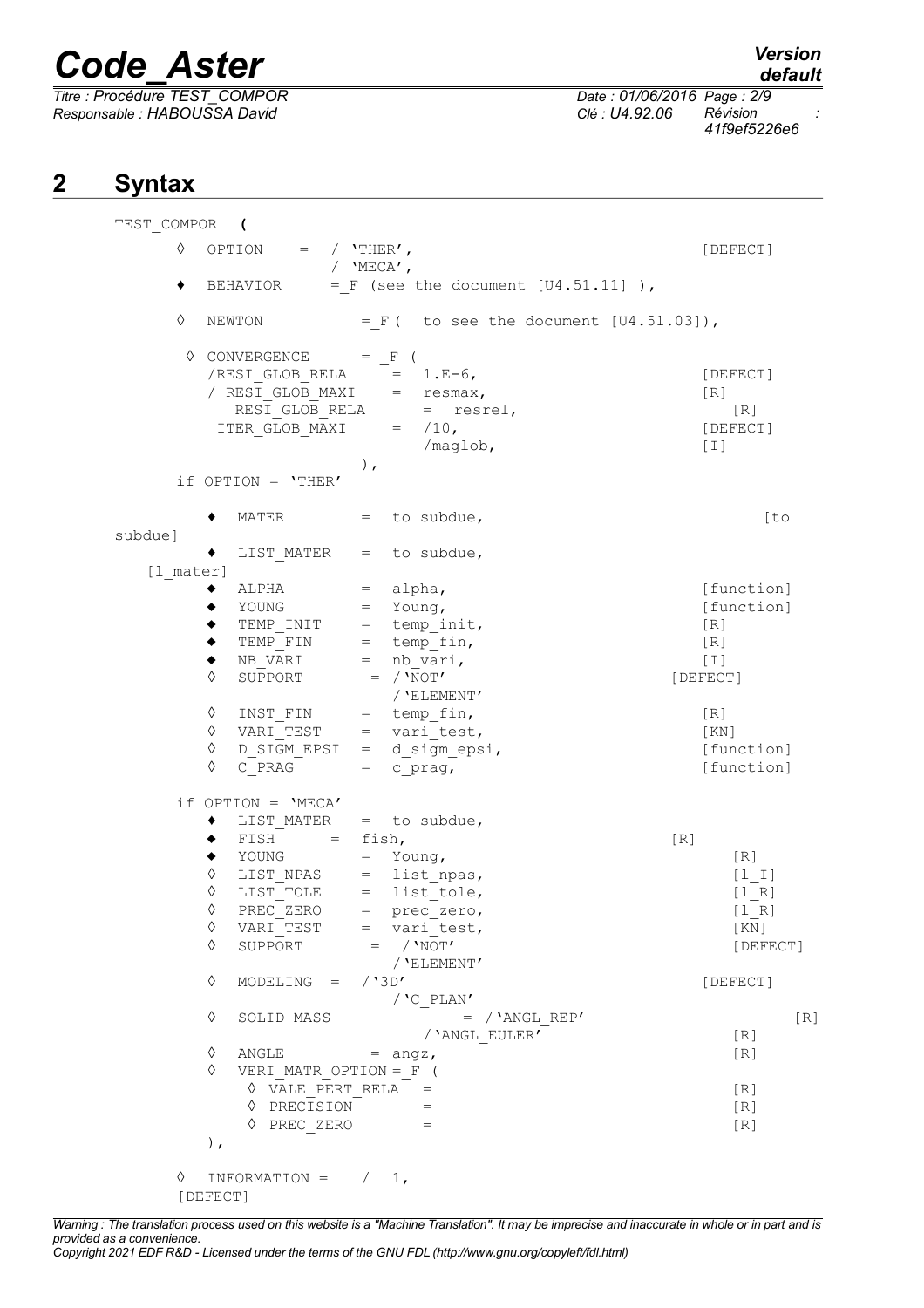

*Titre : Procédure TEST\_COMPOR Date : 01/06/2016 Page : 3/9*

*Responsable : HABOUSSA David Clé : U4.92.06 Révision : 41f9ef5226e6*

 $/ 2,$ 

**)**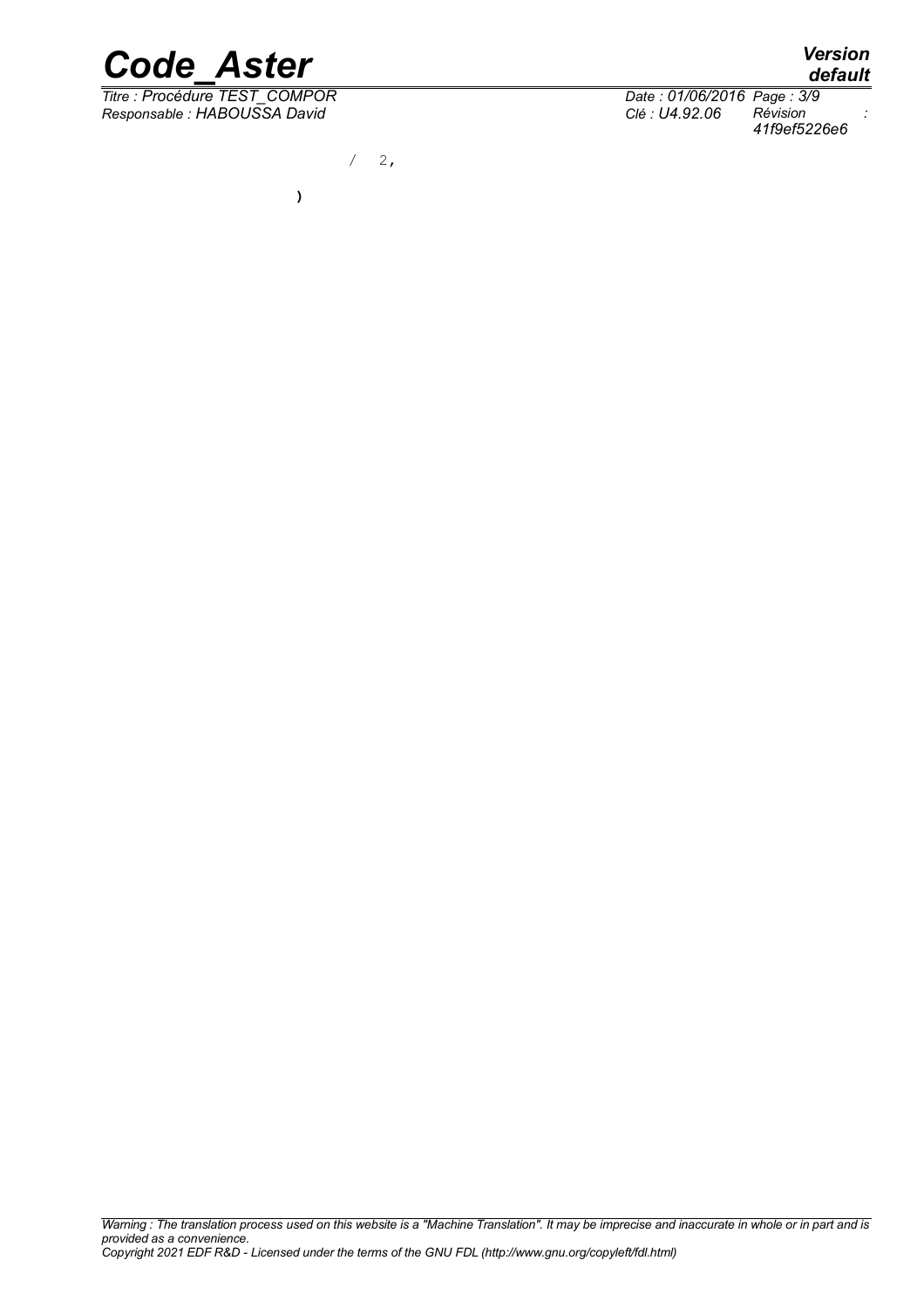*Titre : Procédure TEST\_COMPOR Date : 01/06/2016 Page : 4/9 Responsable : HABOUSSA David Clé : U4.92.06 Révision :*

*41f9ef5226e6*

### **3 Operands**

**3.1 Words-keys COMPORTEMENT/NEWTON** 

The syntax of these keywords is described in the document [U4.51.03] and [U4.51.11].

### **3.2 Keyword CONVERGENCE**

**◊** CONVERGENCE =\_F ()

If none of the two operands following is present, then all occurs like if: RESI GLOB RELA =  $1.E-6$ .

### **3.2.1 Operand RESI\_GLOB\_RELA/RESI\_GLOB\_MAXI**

◊ |RESI\_GLOB\_RELA = resrel , [R]

The algorithm continues the total iterations as long as:

*max*<sub>i=1,...,*nbddl*</sub>  $|F_i^n|$ >resrel .*max*|*L*|

where  $\boldsymbol{F}^n$  is the residue of the iteration  $\boldsymbol{n}$  and  $\boldsymbol{L}$  the vector of the imposed loading and the reactions of supports (cf [R5.03.01] for more details).

When the loading and the reactions of support become worthless, i.e. when *L* is null (for example in the case of a total discharge), one tries to pass from the relative convergence criteria RESI GLOB RELA with the absolute convergence criteria RESI GLOB MAXI. This operation is transparent for the user (message of alarm emitted in the file .mess). When the vector *L* becomes again different from zero, one passes by again automatically with the relative convergence criteria RESI\_GLOB\_RELA.

However, this mechanism of swing cannot function with the first step of time. Indeed, to find a value of RESI GLOB MAXI reasonable in an automatic way (since the user did not inform it), one needs to have had at least a step converged on a mode RESI GLOB RELA. Consequently, if the loading is null as of the first moment, calculation stops. The user must already then check that the null loading is normal from the point of view of the modeling which it carries out, and if such is the case, to find another convergence criteria (RESI\_GLOB\_MAXI for example).

If this operand is absent, the test is carried out with the value by default, except if RESI\_GLOB\_MAXI is present.

 $\Diamond$  | RESI GLOB MAXI = resmax , [R]

The algorithm continues the total iterations as long as:

$$
\max_{i=1,\dots,\text{nbddl}} |F_i^n| > \text{resmax}
$$

where  $\bm{F}^n$  is the residue of the iteration  $n$  (Cf [R5.03.01] for more details). If this operand is absent, the test is not carried out.

If RESI GLOB RELA and RESI GLOB MAXI both are present, the two tests are carried out.

### **3.2.2 Operand ITER\_GLOB\_MAXI**

◊ ITER\_GLOB\_MAXI = /10 [DEFECT] /maglob

Maximum iteration count carried out to solve the total problem at every moment (10 by defaults).

### **3.3 OPTION=' THER'**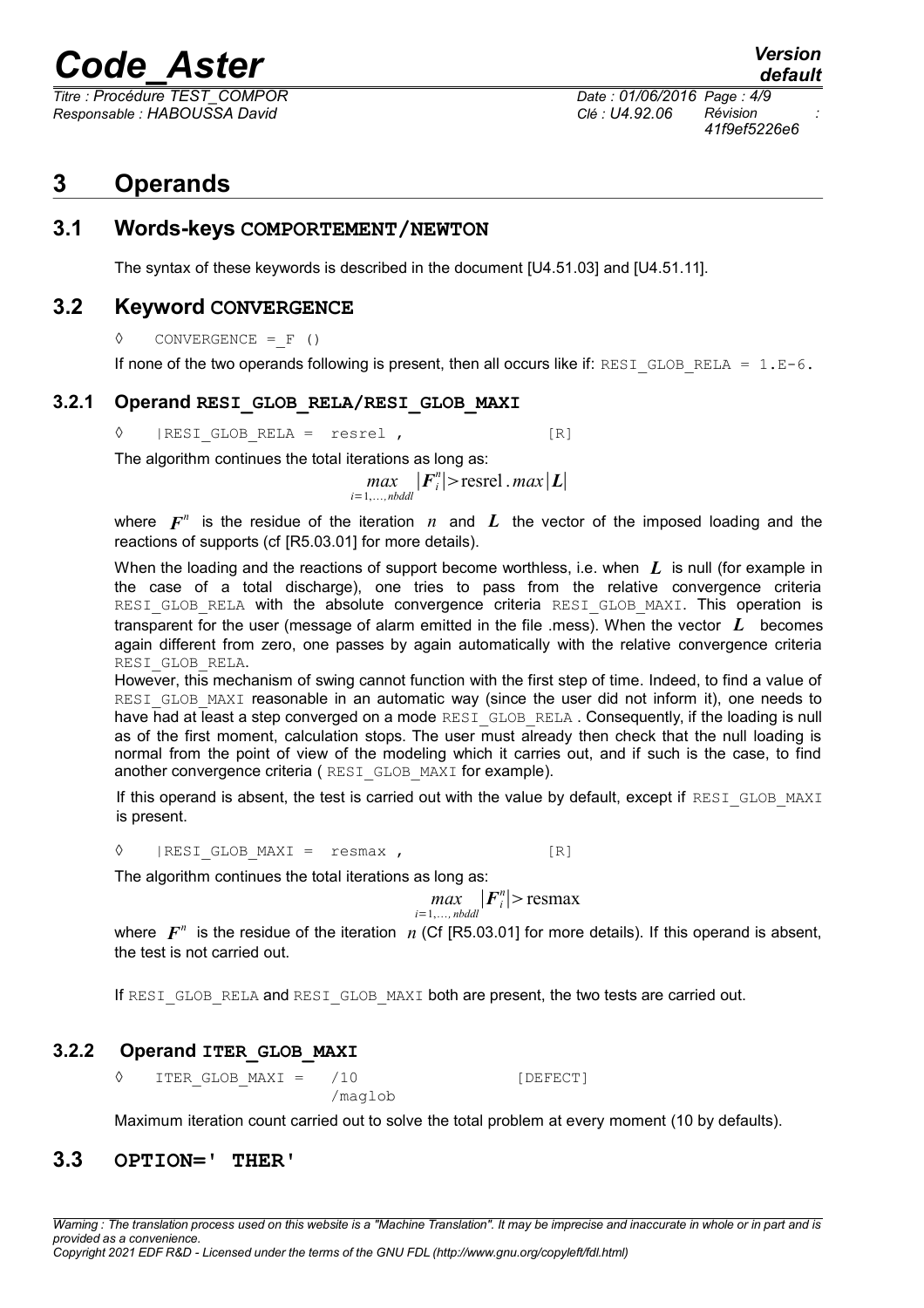*Titre : Procédure TEST\_COMPOR Date : 01/06/2016 Page : 5/9 Responsable : HABOUSSA David Clé : U4.92.06 Révision :*

*41f9ef5226e6*

*default*

Thermomechanical test allowing of to validate the taking into account of the temperature variation in the laws of behavior (cf. *V6.07.108)*. These tests make it possible to check the two following points:

*Code\_Aster Version*

- Thermal dilation is well calculated (with taking into account of the variation of thermal dilation with the temperature)
- The variation of the coefficients material with the temperature is correct, in particular in the incremental resolution of the behavior.

It is about a double simulation, the first in thermomechanics, the second in pure mechanics. The first will be validated in comparison with the second, by supposing of course that the behavior tested provides a correct solution in pure mechanics.

The first simulation (solution which one seeks to validate) consists in applying a temperature variation to a material point, by blocking for example the deformations according to  $x : \epsilon_{xx} = 0$ . The imposed temperature is increasing linearly according to time.

The second simulation (which must be equivalent to the first) consists in applying to the same material point a deformation imposed according to  $x$  :  $\epsilon_{xx}$ =− $\epsilon^{th}$ =− $\alpha(T)(T-T_{_{ref}})$  , in pure mechanics. Indeed, for any behavior (while supposing the additive decomposition of the deformations):

$$
\sigma_{xx} = E(T)(\varepsilon_{xx} - \varepsilon^{th} - \varepsilon_{xx}^p)
$$

in the first case,  $\sigma_{xx} {=} E(T) (0 {-} \epsilon^{th} {-} \epsilon_{xx}^p)$  , and in the second:  $\sigma_{xx} {=} E(T) (\epsilon {-} \epsilon_{xx}^p)$  .

It is thus enough, at every moment to apply, for mechanical calculation,  $\varepsilon_{xx} = -\varepsilon^{th} = -\alpha(T)(T - T_{ref})$ .

Moreover, to get the same results in both cases, it is necessary, with each step of time of the second simulation, to carry out pure mechanical calculation with coefficients whose values are interpolated according to the temperature at the moment running (operand list\_mater).

### **3.3.1 Operand MATER**

MATER = to subdue,

This keyword makes it possible to inform the name of material (to subdue) defined by DEFI\_MATERIAU [U4.43.01], where are provided the parameters necessary to the behavior chosen, functions of the temperature.

### **3.3.2 Operand LIST\_MATER**

**LIST** MATER = list mater,

This keyword makes it possible to inform a material list (list mater), defined by DEFI\_MATERIAU [U4.43.01], whose constant parameters correspond to those of subduing, interpolated according to the temperature.

#### **3.3.3 Operands ALPHA/YOUNG**

| $\bullet$ | ALPHA | $=$ alpha, | [function] |
|-----------|-------|------------|------------|
| $\bullet$ | YOUNG | $=$ Young, | [function] |

These keyword make it possible to inform the Young modulus and the thermal dilation coefficient functions of the temperature, in order to calculate the thermal strains and the corresponding stresses.

### **3.3.4 Operands TEMP\_INIT / TEMP\_FIN / INST\_FIN**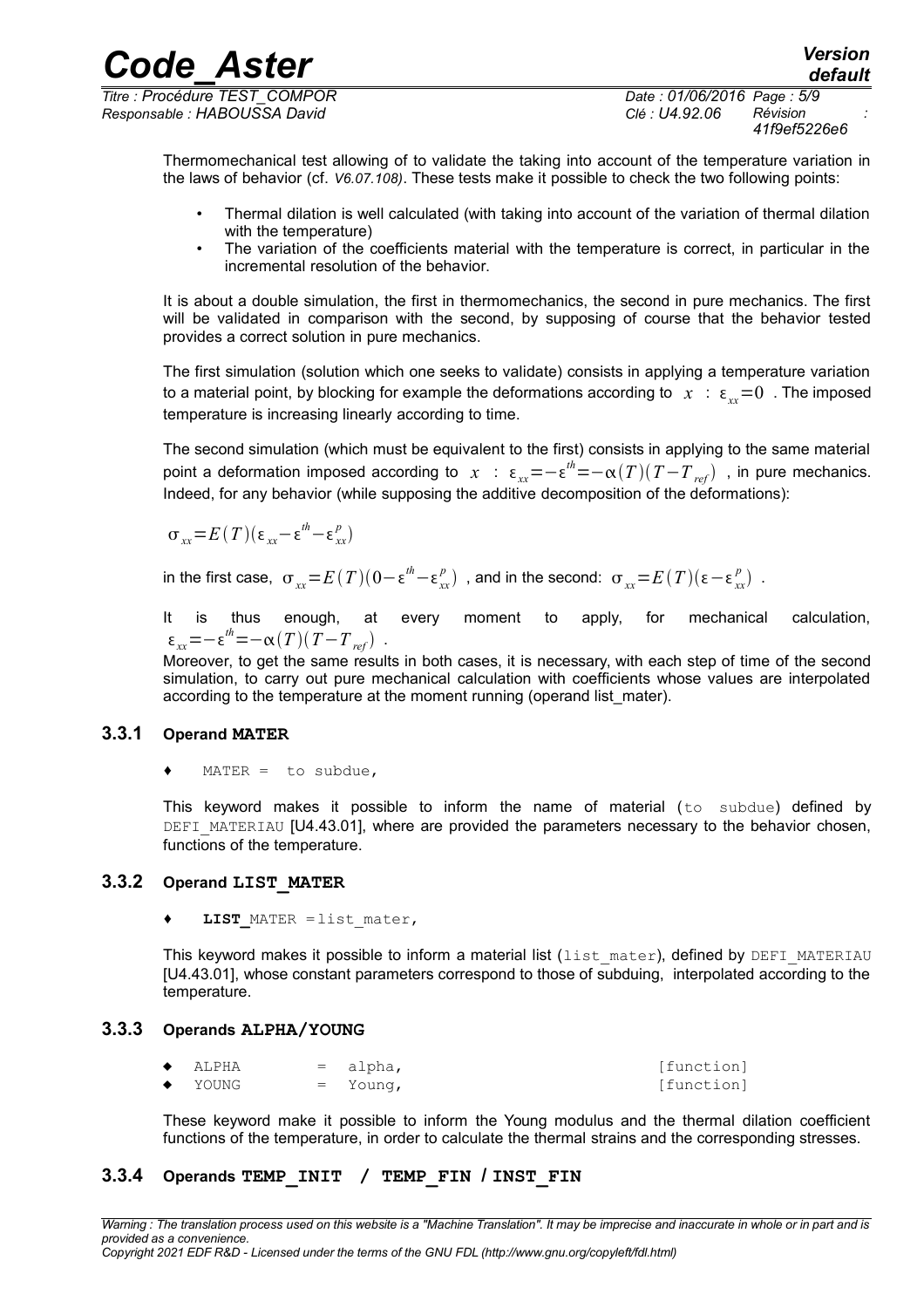*default*

|                                                               |  |                      |                                | --------                                                                 |               |
|---------------------------------------------------------------|--|----------------------|--------------------------------|--------------------------------------------------------------------------|---------------|
| Titre : Procédure TEST_COMPOR<br>Responsable : HABOUSSA David |  |                      |                                | Date: 01/06/2016 Page: 6/9<br>Révision<br>Clé : U4.92.06<br>41f9ef5226e6 | $\sim$ $\sim$ |
|                                                               |  | TEMP INIT            | $=$ temp init,                 | [R]                                                                      |               |
|                                                               |  | TEMP FIN<br>INST FIN | $=$ temp fin,<br>$=$ temp fin, | [R]<br>R.                                                                |               |

These keyword make it possible to inform the temperatures initial and final, as well as intant final transient (correspondent with  $temp$   $fin$ ), being worth  $1$ , by default.

### **3.3.5 Operands NB\_VARI/VARI\_TEST**

| $\bullet$ NR VART | $=$ nb vari, |      |
|-------------------|--------------|------|
| ♦ VARI TEST       | = vari test, | [KN] |

These keyword make it possible to inform the number of internal variables of the behavior chosen, as well as the internal variables to test (by defaults, all the internal variables are tested).

### **3.3.6 Operands D\_SIGM\_EPSI / C\_PRAG**

| $\lozenge$ D SIGM EPSI = d sigm epsi, |             | [function] |
|---------------------------------------|-------------|------------|
| ◊ C PRAG                              | $=$ c praq, | [function] |

In the typical case of behaviours with linear kinematic work hardening, these keywords make it possible to define the slope of kinematic work hardening according to the temperature. This slope is worth:

- d sigm epsi for the behavior VMIS CINE LINE,
- c\_prag for the behaviors VMIS\_ECMI\_LINE, VMIS\_ECMI\_TRAC.

#### **3.3.7 Operand SUPPORT**

◊ SUPPORT = /'NOT' [DEFECT] /'ELEMENT'

See [U4.51.12]

### **3.4 OPTION = 'MECA'**

Pure mechanical test, which implements a simulation of a way of loading in deformations in a material point, i.e. on a model such as the stress and strain states are homogeneous at any moment. It thus makes it possible to test a certain number of models of behavior, with an aim of checking the robustness of their digital integration, their insensitivity compared to a change of units, invariance compared to a total rotation applied to the problem, the accuracy of the tangent matrix. This test proceeds, for each modeling, with an intercomparison between the reference solution (obtained with a step of very fine time), the solution with a fairly coarse discretization, the solution with effect of the temperature (or another variable of order), the solution by changing the system of units ( *Pa* in *MPa* ), and that obtained after rotation or symmetry (see the document [v6.07.101]).

### **3.4.1 Operand LIST\_MATER**

**♦** LIST**\_**MATER =list\_mater,

This keyword makes it possible to inform a list of 2 materials (list mater), defined by DEFI\_MATERIAU [U4.43.01], whose constant parameters are evaluated either in  $Pa$ , that is to say in *Mpa* .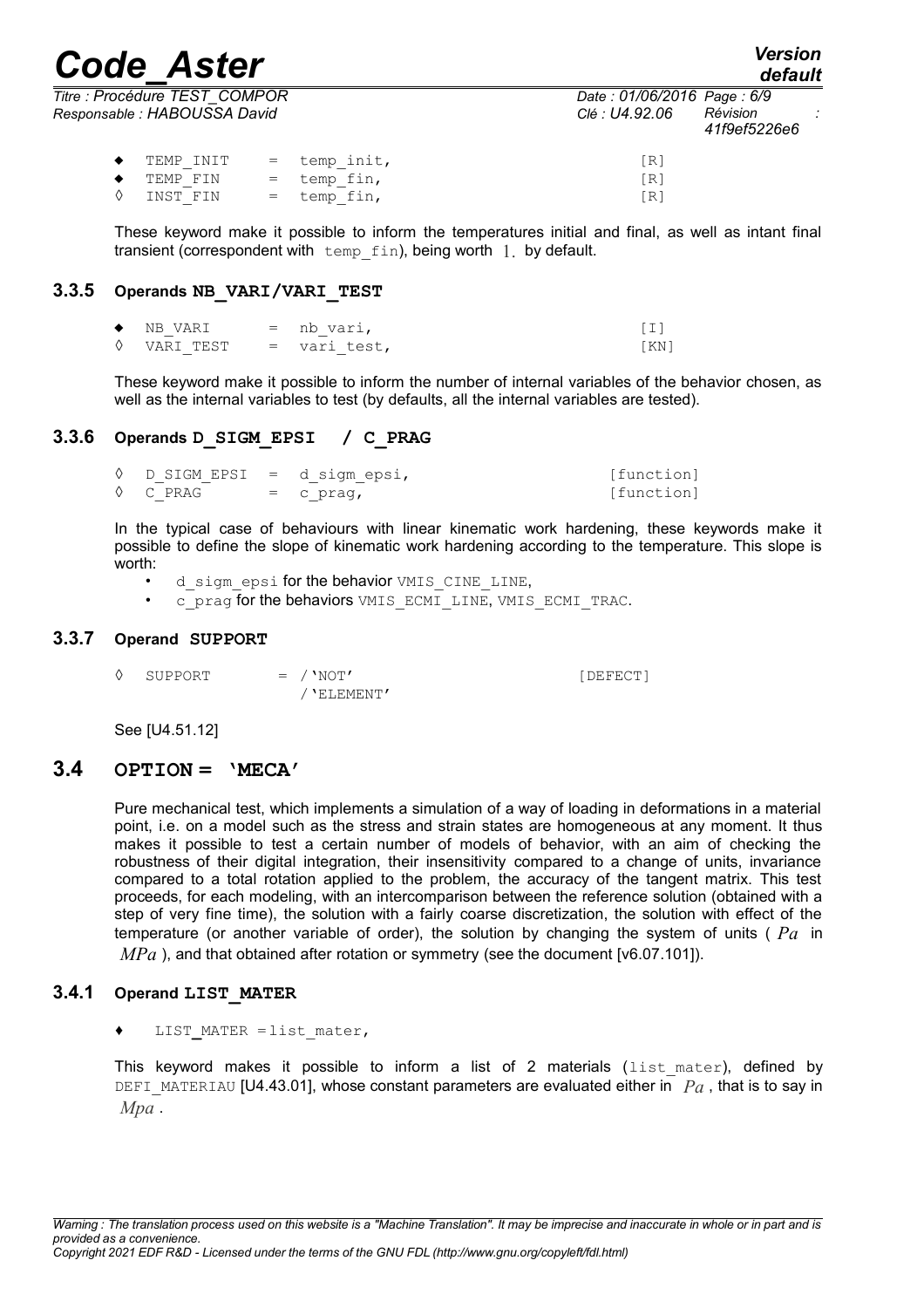*Titre : Procédure TEST\_COMPOR Date : 01/06/2016 Page : 7/9 Responsable : HABOUSSA David Clé : U4.92.06 Révision :*

*Warning : The translation process used on this website is a "Machine Translation". It may be imprecise and inaccurate in whole or in part and is provided as a convenience. Copyright 2021 EDF R&D - Licensed under the terms of the GNU FDL (http://www.gnu.org/copyleft/fdl.html)*

 $\bullet$  FISH = fish,  $[R]$  $\bullet$  YOUNG = Young,  $[R]$ 

These keyword make it possible to inform the Young modulus and the Poisson's ratio.

### **3.4.3 Operands LIST\_NPAS/LIST\_TOLE**

◊ LIST\_NPAS = list\_npas, [l\_I]  $\Diamond$  LIST TOLE = list tole, [l R]

These keyword make it possible to inform the discretization in time and the tolerances corresponding.

By default, list  $npas=[1,1,1,1,1,5,25]$  (4 "equivalent" problems with the coarsest discretization, is 1 increment by segment of loading, then variation of the discretization: 1 then 5 then 25 increments per segment).

By default, list tole=4×[1.E−10]+[1.E−1]+2∗[1.E−2]+[1.E−8]. The precision necessary for the problems equivalent is voluntarily very small (if not there is a risk of bug). The following precise details are looser, since the comporements are in general sensitive to the discretization in time. The denière value is the tolerance on the tangent matrix.

### **3.4.4 Operand PREC\_ZERO**

 $\Diamond$  PREC ZERO = prec\_zero, [l\_R]

This keyword make it possible to provide one zero "digital" for each variable tested, in order to calculate a significant relative error. prec\_zero thus the same length has as vari\_test. By default this list is worth:  $3 \times 1$ . E − 10.

### **3.4.5 Operand VARI\_TEST**

◊ VARI\_TEST = vari\_test, [KN]

List of the components tested, presumedly invariant in the problem equivalents (rotation, change of unit). By default vari test =  $(V1', VMIS', 'TRACE')$ .

### **3.4.6 Operand SUPPORT**

◊ SUPPORT = /'NOT' [DEFECT] /'ELEMENT'

See [U4.51.12]

### **3.4.7 Keyword MODELING**

The keyword MODELING allows, in the case SUPPORT=' ELEMENT', to carry out calculation on an element 3D or an element 2D, in plane constraints. It is not available in the case  $\text{SUPPORT} = '$ POINT', because it is enough to impose a zero value on the components corresponding to the plane constraints or the plane deformations to get the same result.

### **3.4.8 Keyword ANGLE**

This keyword makes it possible to specify an angle (in degrees) to carry out an overall rotation around *Z* applied at the same time to the loading, the grid, and the examination. This especially makes it possible to check the reliability of the integration of the behavior, as in the tests **COMP001, COMP002**.

*41f9ef5226e6*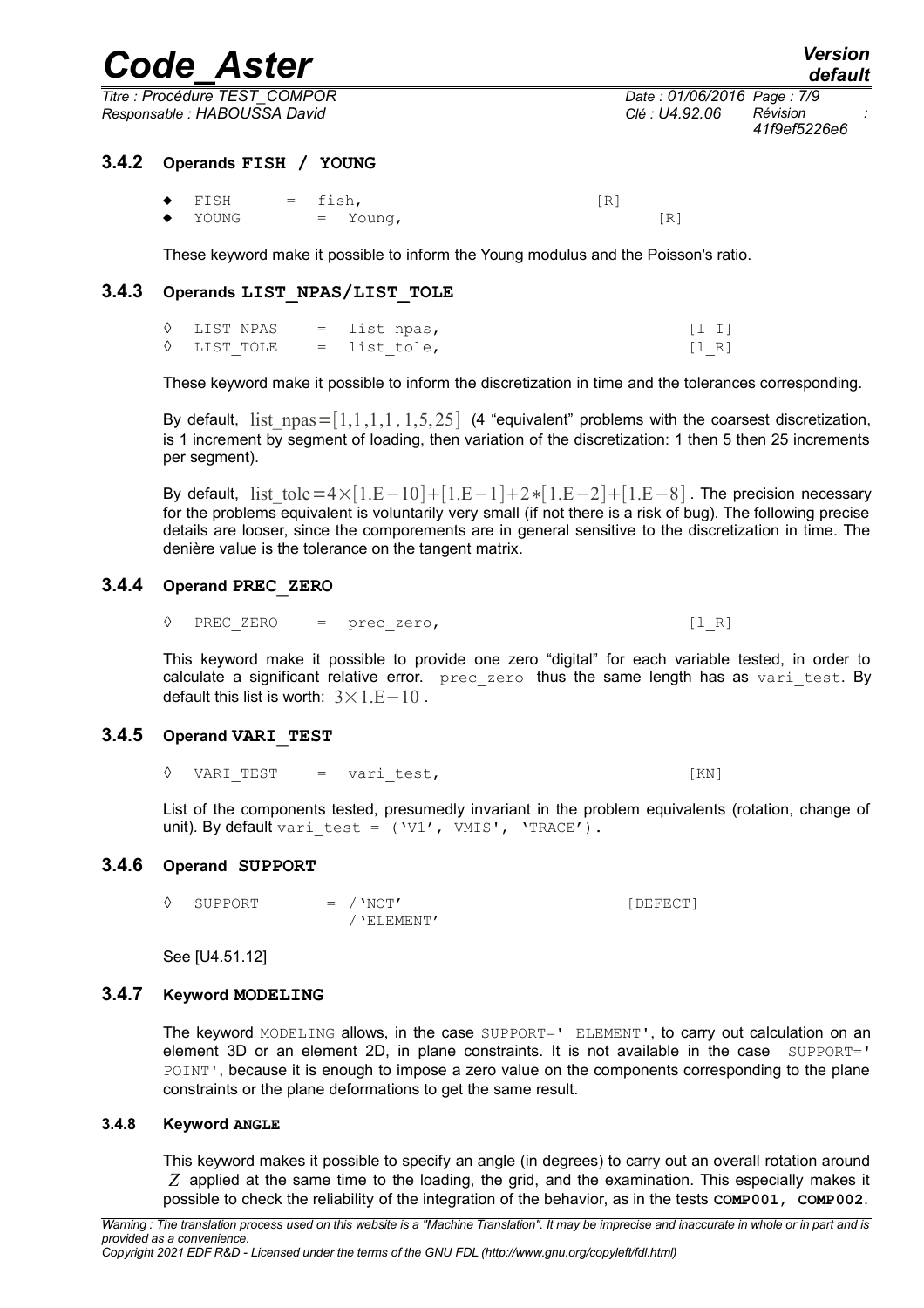*Titre : Procédure TEST\_COMPOR Date : 01/06/2016 Page : 8/9 Responsable : HABOUSSA David Clé : U4.92.06 Révision :*

*41f9ef5226e6*

By default, rotation is identically worthless.

In the case of materials having an intrinsic orientation (orthotropism, behaviors crystalline), it is advisable to also use the keyword SOLID MASS, with a first value of angle identical to that provided under ANGLE.

### **3.4.9 Keyword SOLID MASS / ANGL\_EULER/ANGL\_REP**

These keyword make it possible to lay down an intrinsic orientation in the material (orthotropism, behaviors crystalline), and make it possible to appeal in the macro-order the keyword **SOLID MASS** of **AFFE\_CARA\_ELEM** [U4.42.01].

By default, the orientation is worthless, and one does not call on **AFFE\_CARA\_ELEM**.

### **3.4.10 Keyword VERI\_MATR\_OPTION**

This keyword is used to gather the operands which manage the behavior of  $TEST$  COMPOR during the checking of the analytical tangent matrix with that obtained by digital disturbance.

### **3.4.11 Operand VALE\_PERT\_RELA**

 $\Diamond$  VALE PERT RELA = [R]

Allows to define the value of the digital relative disturbance which intervenes in the calculation of the disturbed matrix. For more detail to refer to [U4.51.11].

### **3.4.12 Operand PRECISION**

 $\Diamond$  PRECISION =

The operand PRECISION allows to define the value in the top of which it is considered that the analytical matrix and the disturbed matrix are different.

### **3.4.13 Operand PREC\_ZERO**

**◊** PREC\_ZERO = [R]

Below PREC ZERO, one does not compare the values of the terms of the tangent matrix. That makes it possible to manage the situations where the terms of the disturbed tangent matrix are very close to zero.

### **3.5 Operand INFORMATION**

Specify the detail of the information printed in the file message.

In mode INFO=2, one prints all the tables produced by SIMU\_POINT\_MAT.

### **4 Example**

### **4.1 OPTION=' MECA'**

See tests COMP001 [V6,07,101] , COMP002 [V6,07,102]

```
Pa #unities
STEEL [0] =DEFI_MATERIAU (ELAS= F (E=YOUNG Pa,
                                 NU=POISSON,
                                 ALPHA=11.8e-6),
                    ECRO LINE= F (D SIGM EPSI=pente Pa,
```